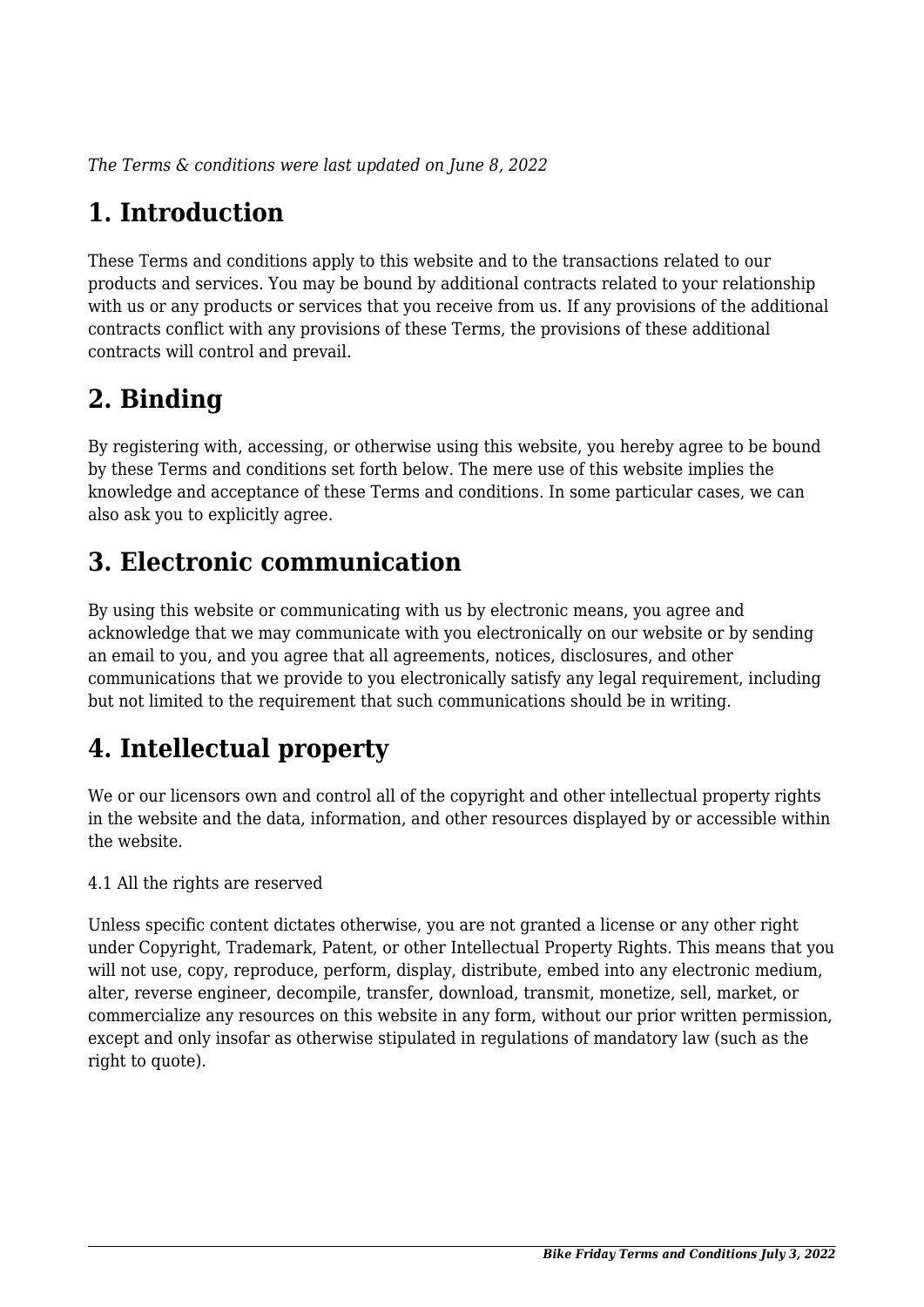## **5. Newsletter**

Notwithstanding the foregoing, you may forward our newsletter in the electronic form to others who may be interested in visiting our website.

# **6. Third-party property**

Our website may include hyperlinks or other references to other party's websites. We do not monitor or review the content of other party's websites which are linked to from this website. Products or services offered by other websites shall be subject to the applicable Terms and Conditions of those third parties. Opinions expressed or material appearing on those websites are not necessarily shared or endorsed by us.

We will not be responsible for any privacy practices or content of these sites. You bear all risks associated with the use of these websites and any related third-party services. We will not accept any responsibility for any loss or damage in whatever manner, however caused, resulting from your disclosure to third parties of personal information.

#### **7. Responsible use**

By visiting our website, you agree to use it only for the purposes intended and as permitted by these Terms, any additional contracts with us, and applicable laws, regulations, and generally accepted online practices and industry guidelines. You must not use our website or services to use, publish or distribute any material which consists of (or is linked to) malicious computer software; use data collected from our website for any direct marketing activity, or conduct any systematic or automated data collection activities on or in relation to our website.

Engaging in any activity that causes, or may cause, damage to the website or that interferes with the performance, availability, or accessibility of the website is strictly prohibited.

## **8. Registration**

You may register for an account with our website. During this process, you may be required to choose a password. You are responsible for maintaining the confidentiality of passwords and account information and agree not to share your passwords, account information, or secured access to our website or services with any other person. You must not allow any other person to use your account to access the website because you are responsible for all activities that occur through the use of your passwords or accounts. You must notify us immediately if you become aware of any disclosure of your password.

After account termination, you will not attempt to register a new account without our permission.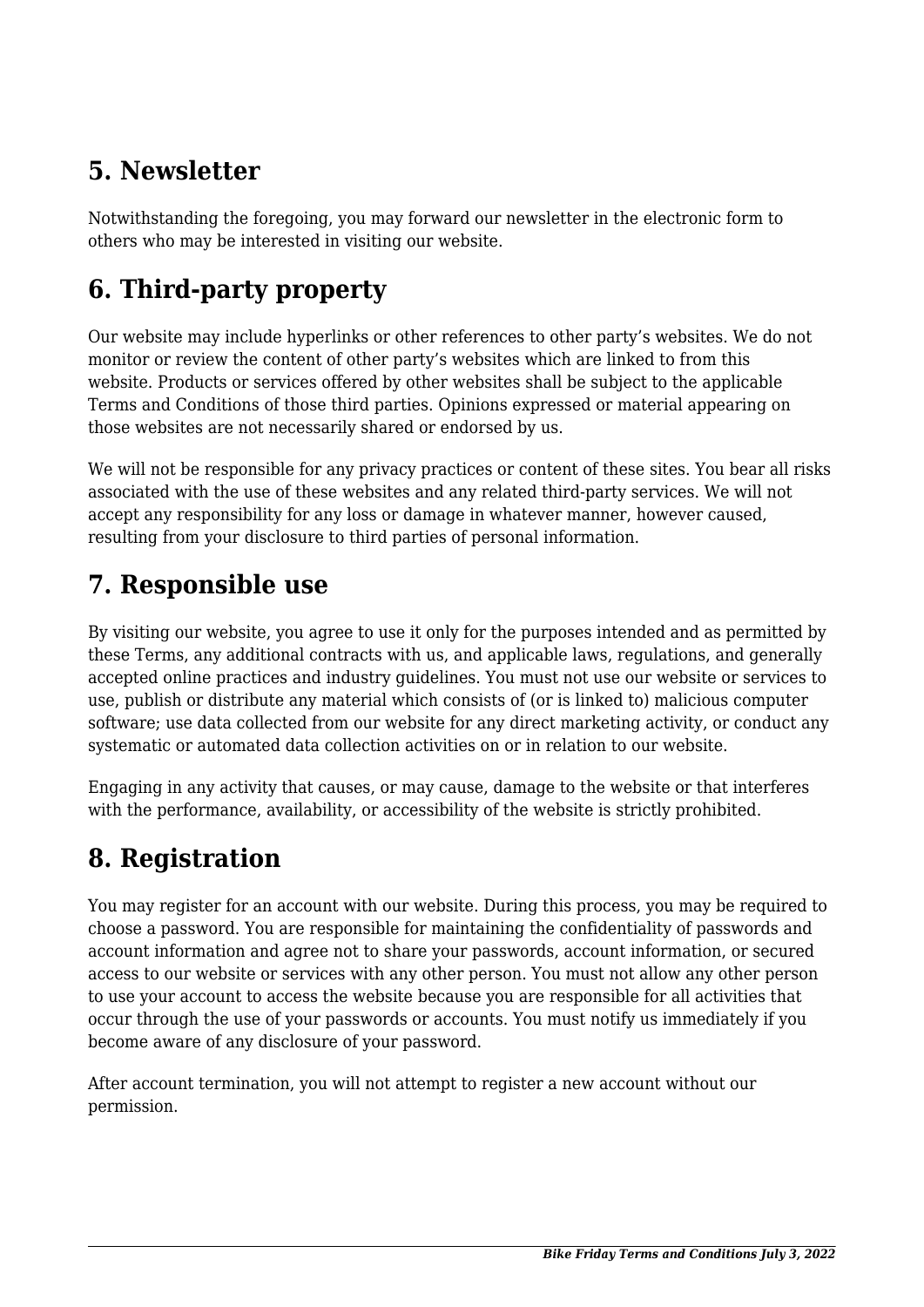## **9. Refund and Return policy**

#### 9.1 Right of withdrawal

You have the right to withdraw from this contract within 30 days without giving any reason.

The withdrawal period will expire after 30 days from the day on which you acquire, or a thirdparty other than the carrier and indicated by you acquires, physical possession of the goods.

To exercise the right of withdrawal, you must inform us of your decision to withdraw from this contract by an unequivocal statement (for example a letter sent by post, fax, or email). Our contact details can be found below. You may use the attached model [withdrawal form](https://bikefriday.com/wp-content/uploads/complianz/withdrawal-forms/withdrawal-form-en.pdf), but it is not obligatory.

You can also electronically fill in and submit the model withdrawal form or any other unequivocal statement on our [website](https://bikefriday.com/contact/).

If you use this option, we will communicate to you an acknowledgement of receipt of such a withdrawal on a durable medium (for example by email) without delay.

To meet the withdrawal deadline, it is sufficient for you to send your communication concerning your exercise of the right of withdrawal before the withdrawal period has expired.

#### 9.2 Effects of withdrawal

If you withdraw from this contract, we shall reimburse you all payments received from you, including the costs of delivery (with the exception of the supplementary costs resulting from your choice of a type of delivery other than the least expensive type of standard delivery offered by us), without undue delay and in any event not later than 14 days from the day on which we are informed about your decision to withdraw from this contract. We will carry out such reimbursement using the same means of payment as you used for the initial transaction unless you have expressly agreed otherwise; in any event, you will not incur any fees as a result of such reimbursement.

You shall send back the goods or hand them over to us or a person authorised by us to receive the goods, without undue delay and in any event not later than 14 days from the day on which you communicate your withdrawal from this contract to us. The deadline is met if you send back the goods before the period of 14 days has expired.

We may withhold reimbursement until we have received the goods back or you have supplied evidence of having sent back the goods, whichever is the earliest.

You will have to bear the direct cost of returning the goods.

You are only liable for any diminished value of the goods resulting from the handling other than what is necessary to establish the nature, characteristics, and functioning of the goods.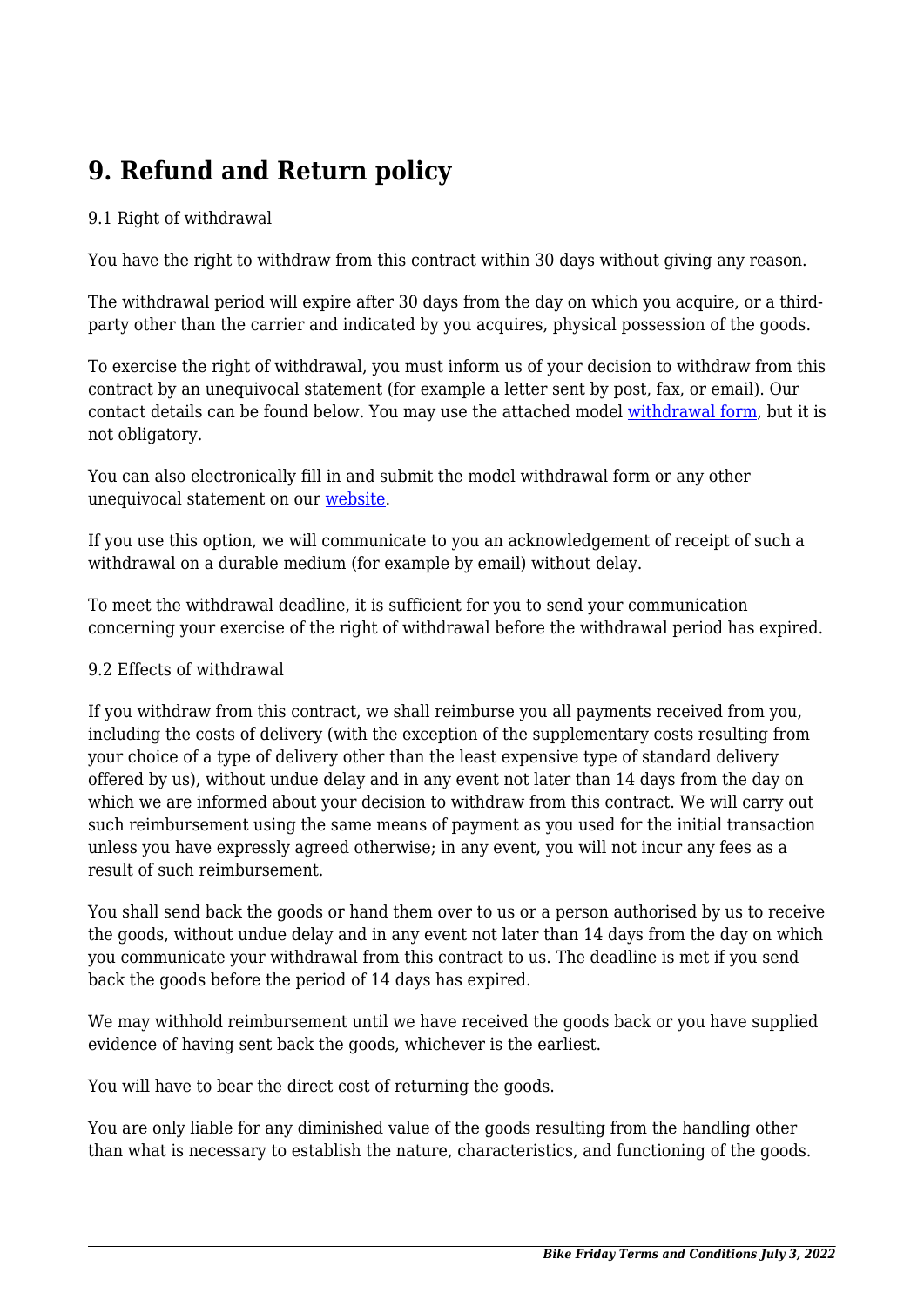Please note that there are some legal exceptions to the right to withdraw, and some items can therefore not be returned or exchanged. We will let you know if this applies in your particular case.

## **10. Content posted by you**

We may provide various open communication tools on our website, such as blog comments, blog posts, forums, message boards, ratings and reviews, and various social media services. It might not be feasible for us to screen or monitor all content that you or others may share or submit on or through our website. However, we reserve the right to review the content and to monitor all use of and activity on our website, and remove or reject any content in our sole discretion. By posting information or otherwise using any open communication tools as mentioned, you agree that your content will comply with these Terms and Conditions and must not be illegal or unlawful or infringe any person's legal rights.

# **11. Idea submission**

Do not submit any ideas, inventions, works of authorship, or other information that can be considered your own intellectual property that you would like to present to us unless we have first signed an agreement regarding the intellectual property or a non-disclosure agreement. If you disclose it to us absent such written agreement, you grant to us a worldwide, irrevocable, non-exclusive, royalty-free license to use, reproduce, store, adapt, publish, translate and distribute your content in any existing or future media.

#### **12. Termination of use**

We may, in our sole discretion, at any time modify or discontinue access to, temporarily or permanently, the website or any Service thereon. You agree that we will not be liable to you or any third party for any such modification, suspension or discontinuance of your access to, or use of, the website or any content that you may have shared on the website. You will not be entitled to any compensation or other payment, even if certain features, settings, and/or any Content you have contributed or have come to rely on, are permanently lost. You must not circumvent or bypass, or attempt to circumvent or bypass, any access restriction measures on our website.

## **13. Warranties and liability**

Nothing in this section will limit or exclude any warranty implied by law that it would be unlawful to limit or to exclude. This website and all content on the website are provided on an "as is" and "as available" basis and may include inaccuracies or typographical errors. We expressly disclaim all warranties of any kind, whether express or implied, as to the availability, accuracy, or completeness of the Content. We make no warranty that: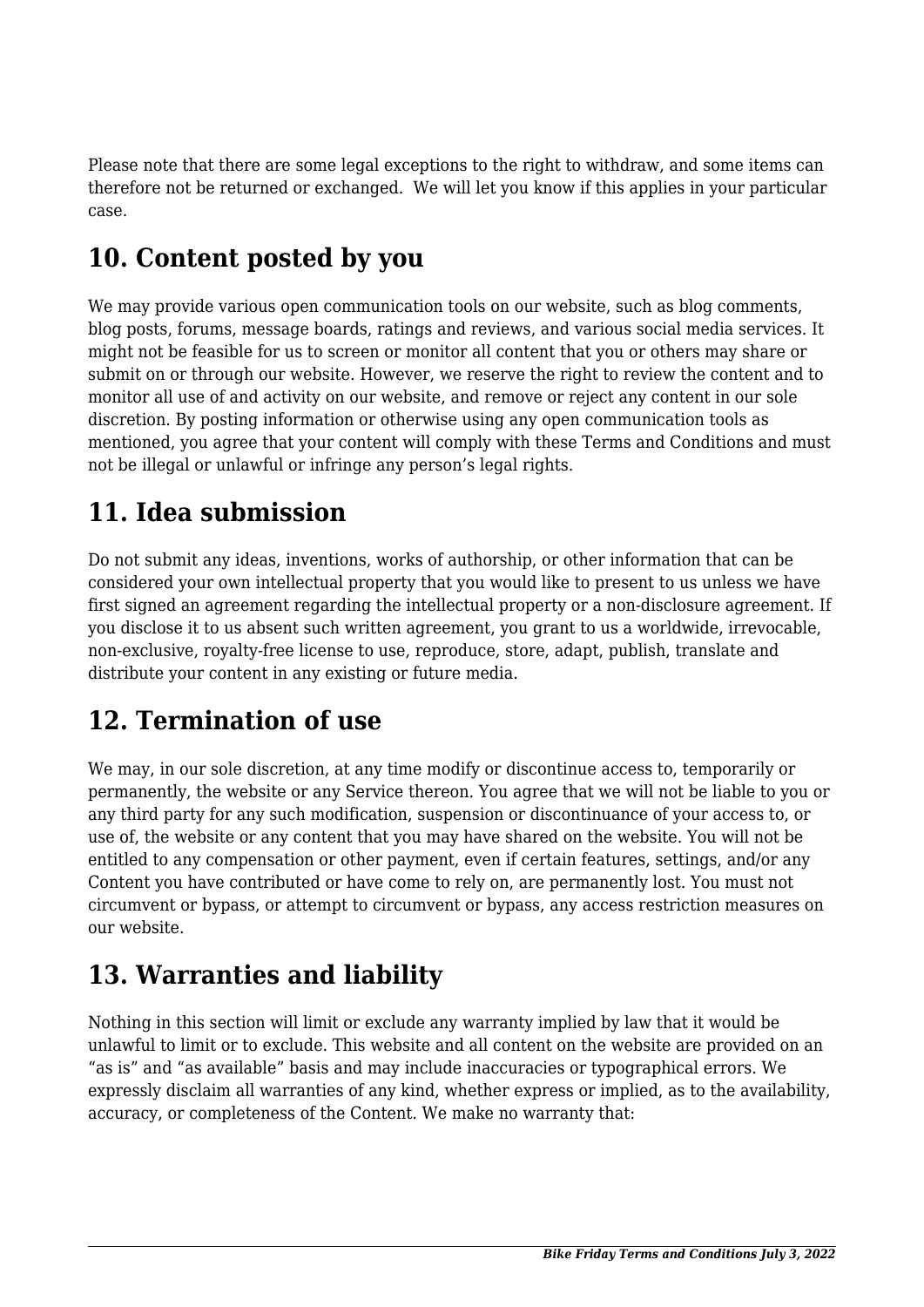- this website or our content will meet your requirements;
- this website will be available on an uninterrupted, timely, secure, or error-free basis.

Nothing on this website constitutes or is meant to constitute, legal, financial or medical advice of any kind. If you require advice you should consult an appropriate professional.

The following provisions of this section will apply to the maximum extent permitted by applicable law and will not limit or exclude our liability in respect of any matter which it would be unlawful or illegal for us to limit or to exclude our liability. In no event will we be liable for any direct or indirect damages (including any damages for loss of profits or revenue, loss or corruption of data, software or database, or loss of or harm to property or data) incurred by you or any third party, arising from your access to, or use of, our website.

Except to the extent any additional contract expressly states otherwise, our maximum liability to you for all damages arising out of or related to the website or any products and services marketed or sold through the website, regardless of the form of legal action that imposes liability (whether in contract, equity, negligence, intended conduct, tort or otherwise) will be limited to the total price that you paid to us to purchase such products or services or use the website. Such limit will apply in the aggregate to all of your claims, actions and causes of action of every kind and nature.

# **14. Privacy**

To access our website and/or services, you may be required to provide certain information about yourself as part of the registration process. You agree that any information you provide will always be accurate, correct, and up to date.

## **15. Export restrictions / Legal compliance**

Access to the website from territories or countries where the Content or purchase of the products or Services sold on the website is illegal is prohibited. You may not use this website in violation of export laws and regulations of United States.

#### **16. Assignment**

You may not assign, transfer or sub-contract any of your rights and/or obligations under these Terms and conditions, in whole or in part, to any third party without our prior written consent. Any purported assignment in violation of this Section will be null and void.

## **17. Breaches of these Terms and conditions**

Without prejudice to our other rights under these Terms and Conditions, if you breach these Terms and Conditions in any way, we may take such action as we deem appropriate to deal with the breach, including temporarily or permanently suspending your access to the website,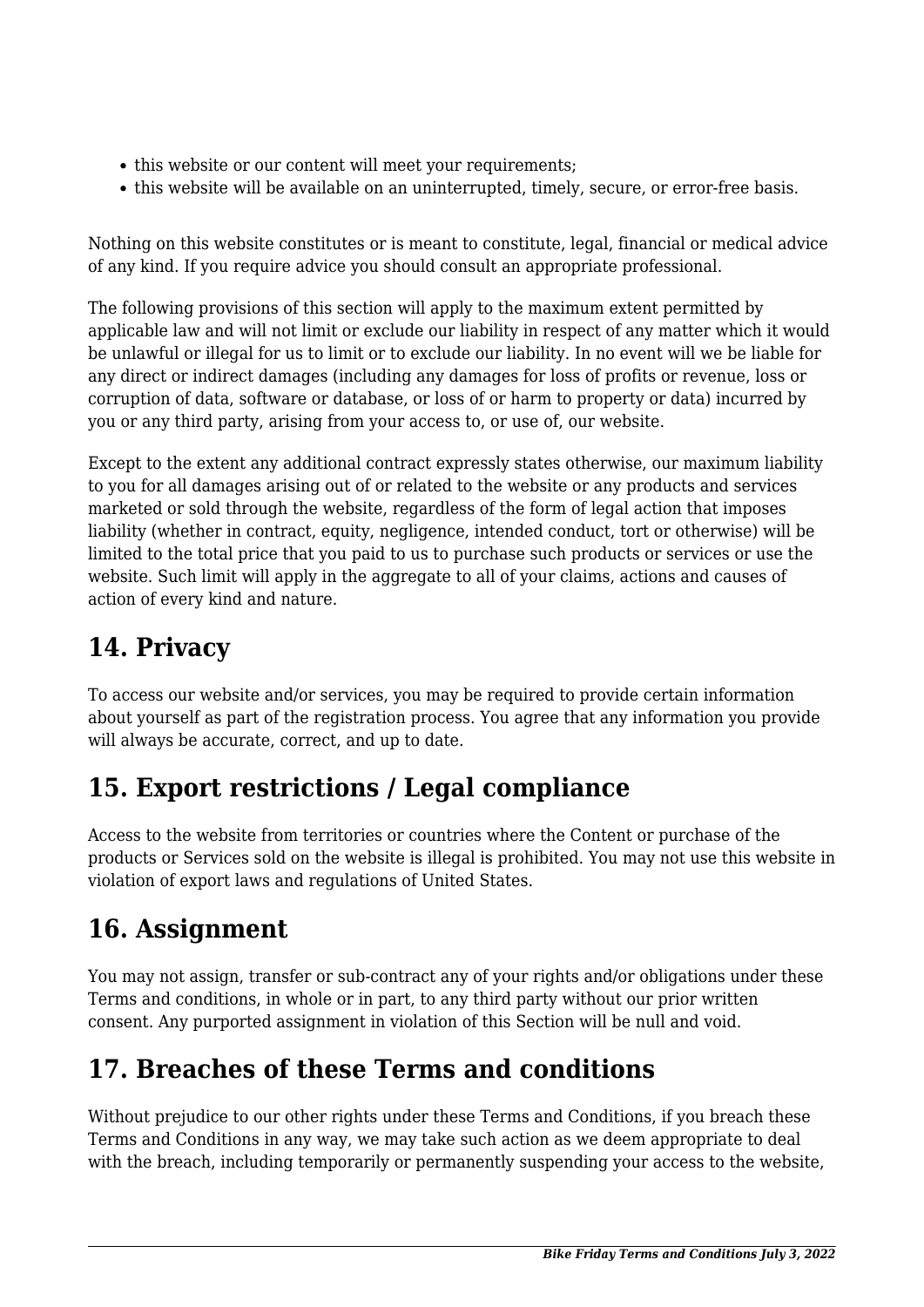contacting your internet service provider to request that they block your access to the website, and/or commence legal action against you.

# **18. Indemnification**

You agree to indemnify, defend and hold us harmless, from and against any and all claims, liabilities, damages, losses and expenses, relating to your violation of these Terms and conditions, and applicable laws, including intellectual property rights and privacy rights. You will promptly reimburse us for our damages, losses, costs and expenses relating to or arising out of such claims.

#### **19. Waiver**

Failure to enforce any of the provisions set out in these Terms and Conditions and any Agreement, or failure to exercise any option to terminate, shall not be construed as waiver of such provisions and shall not affect the validity of these Terms and Conditions or of any Agreement or any part thereof, or the right thereafter to enforce each and every provision.

#### **20. Language**

These Terms and Conditions will be interpreted and construed exclusively in English. All notices and correspondence will be written exclusively in that language.

# **21. Entire agreement**

These Terms and Conditions shall constitute the entire agreement between you and Green Gear Cycling dba Bike Friday in relation to your use of this website.

## **22. Updating of these Terms and conditions**

We may update these Terms and Conditions from time to time. It is your obligation to periodically check these Terms and Conditions for changes or updates. The date provided at the beginning of these Terms and Conditions is the latest revision date. Changes to these Terms and Conditions will become effective upon such changes being posted to this website. Your continued use of this website following the posting of changes or updates will be considered notice of your acceptance to abide by and be bound by these Terms and Conditions.

# **23. Choice of Law and Jurisdiction**

These Terms and Conditions shall be governed by the laws of United States. Any disputes relating to these Terms and Conditions shall be subject to the jurisdiction of the courts of United States. If any part or provision of these Terms and Conditions is found by a court or other authority to be invalid and/or unenforceable under applicable law, such part or provision